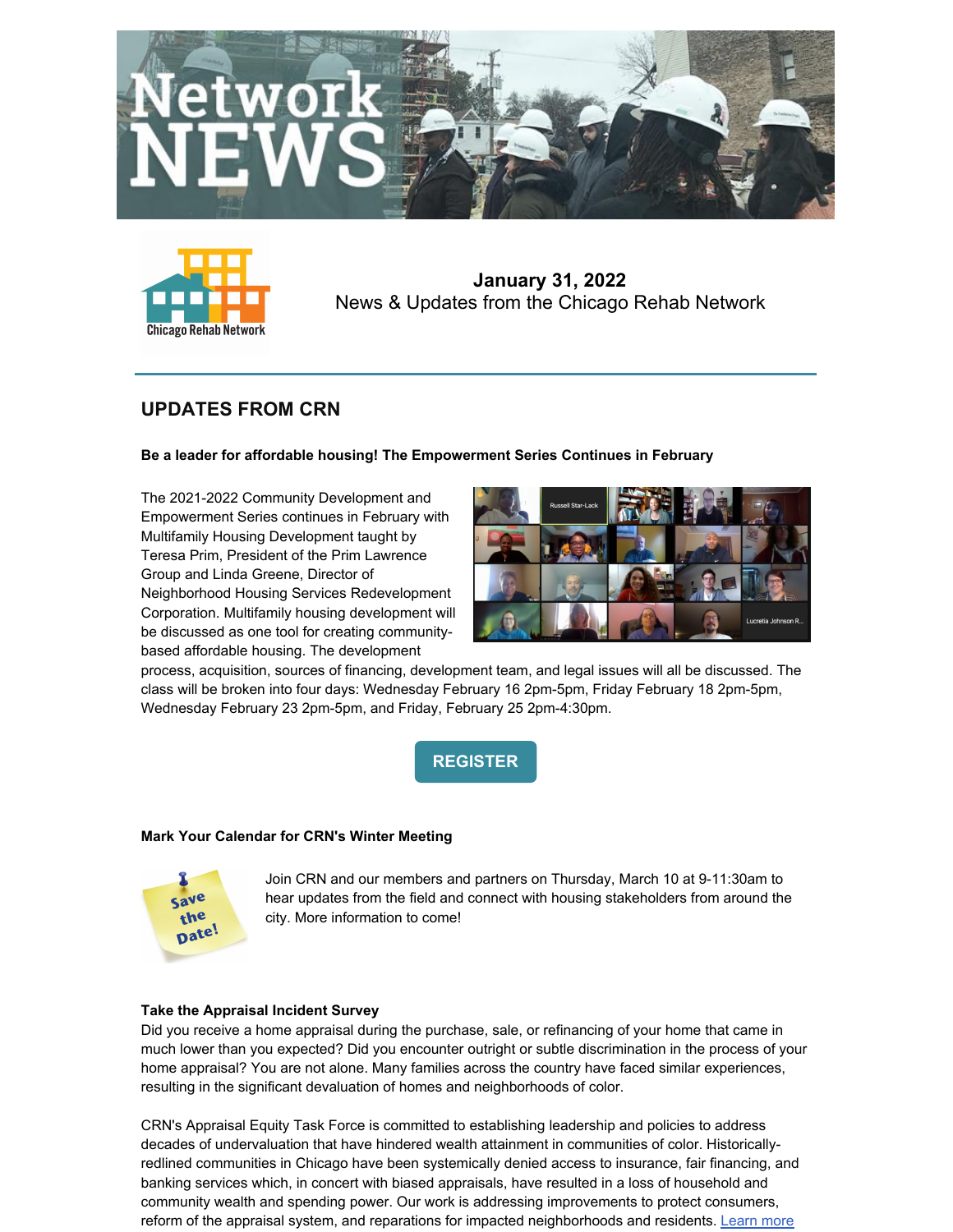## **NEWS & RESOURCES**

### **Joint Readiness Summit**

Join City, County, and State leaders as well as other experts to learn more about what it takes to be ready to apply for grants and contracts funded by ARPA and other economic recovery funding streams. The event will be held on Friday, February 4 from 9am to 4pm. Find out more and [register](https://www.eventbrite.com/e/joint-readiness-summit-tickets-253291671207).

#### **Housing for Justice Involved Individuals (HJIIP) Program**

IHDA has announced funding for itsHousing for Justice Involved [Individuals](https://r20.rs6.net/tn.jsp?f=001nSx3zeVK3uxxbbR95yEPnDD1-KE-azEB2j72h9YpcY1gRMmhQnLVQwqgnL89DVV-BEcZRDKwmG6Hr25Tap56zxOawQC5YNZvYvt1mrso7ZFaWcLt2eUa2pXIeyQ_K04N8X-gKc8hvbWt0-JSk3TE31ZaBwJbjhi6ovMd22qnEw6x7zxWcWv27M01tktg2LZNgqv7rBhBNkXPWAbcl041BUwbUQJl7y0t&c=o0XypbHCcEaA2vPK0S5ZFWhFQzah7FUkq89E7l3nMYbQPCEXOfx_Yg==&ch=LEhp34_wEr5ewTpfjrIR5j-5swXU_VbQxCYvVPQhW6Hb9fSc42zdPg==) (HJIIP) Program. Financing is available for the acquisition, rehabilitation, and/or new construction of HJIIP projects that serve the most vulnerable populations and that offer flexible, voluntary supportive services designed to increase housing stability. IHDA expects most applications will be for 100% HJIIP projects of 25 or fewer units and that requests will be for no more than \$475,000 per project. A project concept meeting is required prior to submitting an application. An application webinar will be offered in the second week of February, see IHDA's [website](https://r20.rs6.net/tn.jsp?f=001nSx3zeVK3uxxbbR95yEPnDD1-KE-azEB2j72h9YpcY1gRMmhQnLVQwqgnL89DVV-BEcZRDKwmG6Hr25Tap56zxOawQC5YNZvYvt1mrso7ZFaWcLt2eUa2pXIeyQ_K04N8X-gKc8hvbWt0-JSk3TE31ZaBwJbjhi6ovMd22qnEw6x7zxWcWv27M01tktg2LZNgqv7rBhBNkXPWAbcl041BUwbUQJl7y0t&c=o0XypbHCcEaA2vPK0S5ZFWhFQzah7FUkq89E7l3nMYbQPCEXOfx_Yg==&ch=LEhp34_wEr5ewTpfjrIR5j-5swXU_VbQxCYvVPQhW6Hb9fSc42zdPg==) for details. Interested parties are encouraged to review theRequest for [Applications](https://r20.rs6.net/tn.jsp?f=001nSx3zeVK3uxxbbR95yEPnDD1-KE-azEB2j72h9YpcY1gRMmhQnLVQwqgnL89DVV-w74rFIKQCQM11aQVTsgHi4ZHC5TB0pS_wEK-72NrRYVWvzvyKSgkQqze553iluP33-xGfB7ZQ3wIc_8qA2Gn_eiCoX5lHURdu0DcnU6RkJ-HCeN-MpPQQzS7Kgzq4WSnZUK7YyjYIHkEH907kk-ElpAScuEIYd9Co-LxS5FmlEbboSyiCDP4s4We8DgbJzFjddGUs6dZC7p5A1gHjE63e4L9zH-wmrNwtlga0jIZRpw=&c=o0XypbHCcEaA2vPK0S5ZFWhFQzah7FUkq89E7l3nMYbQPCEXOfx_Yg==&ch=LEhp34_wEr5ewTpfjrIR5j-5swXU_VbQxCYvVPQhW6Hb9fSc42zdPg==) and IHDA's [Developer](https://r20.rs6.net/tn.jsp?f=001nSx3zeVK3uxxbbR95yEPnDD1-KE-azEB2j72h9YpcY1gRMmhQnLVQwqgnL89DVV-BEcZRDKwmG6Hr25Tap56zxOawQC5YNZvYvt1mrso7ZFaWcLt2eUa2pXIeyQ_K04N8X-gKc8hvbWt0-JSk3TE31ZaBwJbjhi6ovMd22qnEw6x7zxWcWv27M01tktg2LZNgqv7rBhBNkXPWAbcl041BUwbUQJl7y0t&c=o0XypbHCcEaA2vPK0S5ZFWhFQzah7FUkq89E7l3nMYbQPCEXOfx_Yg==&ch=LEhp34_wEr5ewTpfjrIR5j-5swXU_VbQxCYvVPQhW6Hb9fSc42zdPg==) Resource Center for more information. Concept meetings must be scheduled with IHDA by 5 p.m. CT on Friday, March 11, 2022. You must complete a [Concept](https://r20.rs6.net/tn.jsp?f=001nSx3zeVK3uxxbbR95yEPnDD1-KE-azEB2j72h9YpcY1gRMmhQnLVQwqgnL89DVV-5BLxuDQVmW5wBMrrCmBAi_BFOtnhQvQacNNRTz1IA3ShuczV0WzRUEEAMydzWtfWUjc4jTfJierwIuxht4kCqmAuKL5shHCKmlumuREYMtJNXFQlclwoNcypPjz9_klQkLoc_fxC1V0ATL2LJPQvl-nzz7bPTOByRFCYB2zpc6FxWx5XoCOKLoPlnQGpxxROtH3mCx2eFko=&c=o0XypbHCcEaA2vPK0S5ZFWhFQzah7FUkq89E7l3nMYbQPCEXOfx_Yg==&ch=LEhp34_wEr5ewTpfjrIR5j-5swXU_VbQxCYvVPQhW6Hb9fSc42zdPg==) Form and submit along with a request for a meeting to [justicerfa@ihda.org](mailto:justicerfa@ihda.org). Applications are due to IHDA by 5 p.m. CT on Thursday, March 31, 2022.

#### **Affordable Housing Special Assessment Program**

The Affordable Housing Special Assessment Program incentivizes the rehabilitation and new construction of multi-family residential properties to create and maintain affordable housing. This program establishes assessment reductions for multifamily rental developments subjected to certain rent, tenant income, and related restrictions. If you are the owner of an affordable housing project and seek assessment under this special assessment program, you must complete the form applications. To receive the special assessment on the 2023 tax bill for the 2022 assessment year, eligible applicants must submit parts 1 and 2 of the application no later than March 31, 2022. Find out more and fill out the [application.](https://www.cookcountyassessor.com/affordable-housing)

#### **The Impact of Evictions on Healthcare**

New research suggests that eviction drives increased health care spending while also disrupting health care access. As a result, [preventing](https://click.news.urban.org/?qs=794a7085bea4e8f73dbd27831b764dd6c8320d76d22048366323b5a19d7373370a78b0c05cdd89cf3d487ede3c00ad9d9987d4f66943ce99) evictions may improve access to care and lower Medicaid costs.By linking New York City eviction records to New York State Medicaid claims and analyzing various health outcomes, the research team showed that eviction was associated with 63 percent higher odds of losing Medicaid coverage, fewer pharmaceutical prescription fills, and a lower chance of generating any health care spending. Published by a multidisciplinary research team at the New York University Wagner Graduate School of Public Service and funded by Policies for Action, a research program administered by Urban Institute, the paper concludes that policies that would increase housing stability and prevent evictions may yield offsetting savings in the Medicaid budget while safeguarding the health of Americans with low incomes. Read the full [journal](https://www.sciencedirect.com/science/article/pii/S0749379721004918?&utm_source=urban_EA&utm_medium=email&utm_campaign=evictions_nyc_medicaid&utm_term=p4a&utm_content=housing_advocates) article.

## **MEMBER SPOTLIGHT**

#### **Cook County and Chicago Bar Foundation Announce Recipients of \$180K in Outreach Grants**

Cook County Board President Toni Preckwinkle and Chicago Bar Foundation Executive Director Bob Glaves have announced the recipients of \$180k worth of outreach grants to 24 community-based organizations across Cook County. The grants will fund community outreach efforts for Cook County Legal Aid for Housing and Debt (CCLAHD). CCLAHD is a county-wide initiative aimed at helping residents resolve eviction, foreclosure, debt, and tax deed issues through free legal aid, mediation services, case management and connections to resources. Recipients include CRN members Spanish Coalition for Housing and Latino Policy Forum. Congratulations!